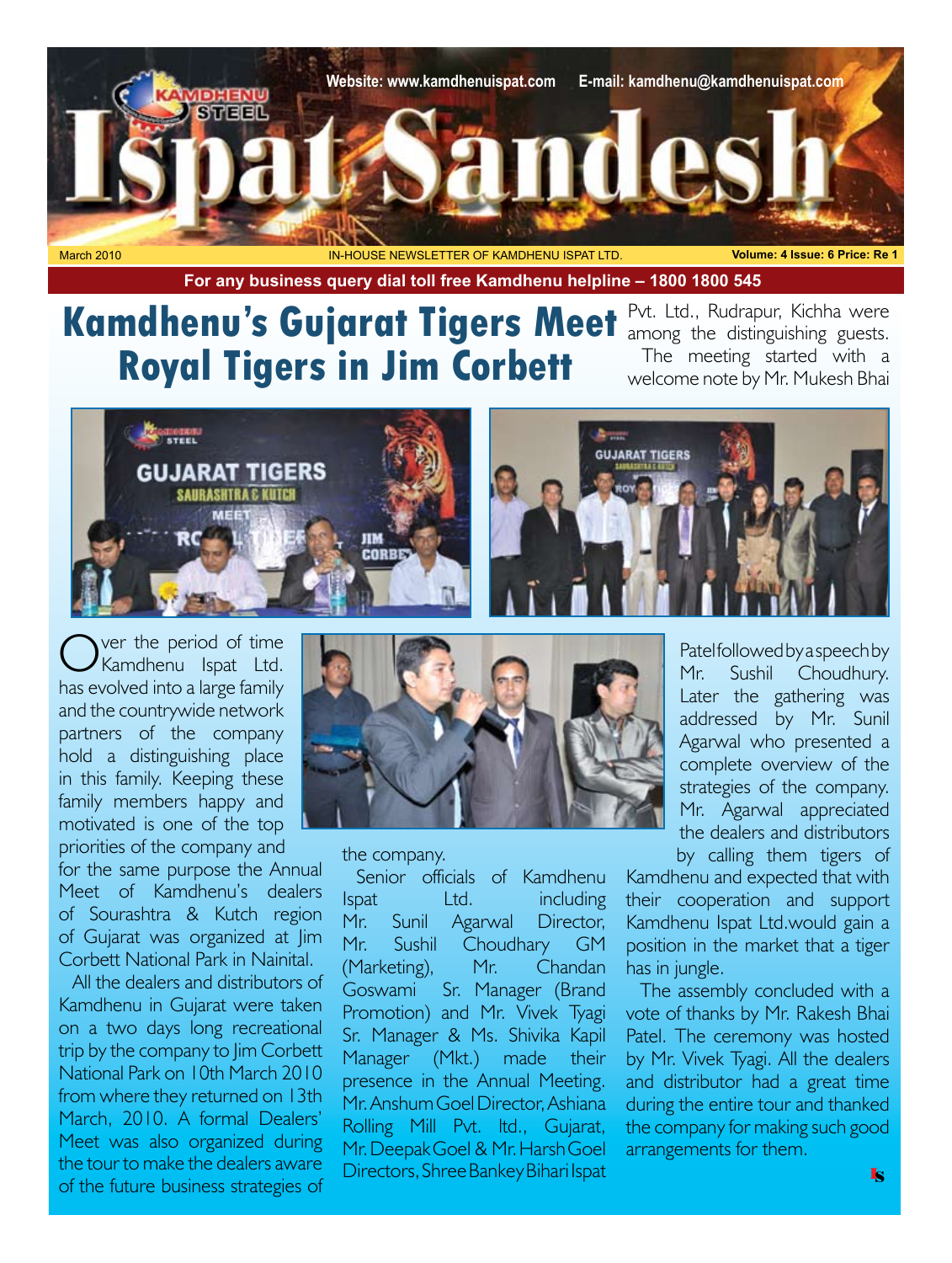#### **Ispat Sandesh** March 2010 **And Contact Sandesh March 2010**

# Contributing to Success- 'Kamdhenu 'Plywood'

Quality has been a tradition of<br>all the products introduced by Kamdhenu Ispat Ltd. Maintaining the culture of excellence 'Kamdhenu Plywood' is another outstanding product from the company. Being an integral part of modern furnishing, Plywood takes Kamdhenu closer to its ambition of becoming one stop destination for all construction needs.

Now 'Kamdhenu Plywood' has become one of the most trusted brands in Indian plywood industry. 'Kamdhenu Plywood' has been performing better than expected since its launch and it still continues to do so. Premium quality of the product and focused marketing approach has been the growth drivers for 'Kamdhenu Plywood'. Today 'Kamdhenu Plywood' is a significant part of Kamdhenu's product range and contributing highly to the revenue of the company.

Available in extensive variety and range, 'Kamdhenu Plywood' is manufactured using advanced high-grade technology. Its Supreme strength, weather-shield property and anti-insects qualities (termite-proof) make 'Kamdhenu Plywood' a world class product. Furthermore, its applicability in all kinds of places makes it a darling of carpenters.

plywood available all across the country. The company is investing highly in maintaining finest quality and consistent marketing efforts to take 'Kamdhenu Plywood' to new heights of success.



Kamdhenu is all set to make its

RSM, Kamdhenu Paints started the program with

#### Kamdhenu Paints Organizes Contractors' Meet in Pune



Kamdhenu Paints has been putting consistent efforts to build a distinguishing image for its brand 'Colour Dreamz' in the entire country. As a part of this endeavor the company organized a Contractors' Meet at Hotel Pride Executive in Pune on 20th March, 2010. Almost all 'A' class contractors of the region attended this meeting. Mr. Jayant Unawane



a welcome address and a brief company presentation. It was then followed by the felicitation of Mr. Ramesh Bakre, the senior most contractor of the region. Thereafter Mr. Rajeev Madan DSM, Kamdhenu Paints explained about the Product Profile of the company. For calling higher involvement of the contractors a question-answer session was also

organized.

Knowing the versatile business line and multi-dimensional activities of the company, the contractors were very impressed and their perception towards Kamdhenu Paints being a small organization changed significantly.

A lucky draw scheme was also organized for the contractors with a minimum subscription of 100 ltrs of Premium Interior or Exterior Emulsions. Five winners of lucky draw were given various gifts. An approx booking of 1500 ltrs was received.

Various gifts were distributed among the participants at the closure of the function with a commitment of introducing an Annual Contractor Scheme. The event was wrapped up with a cocktail & dinner.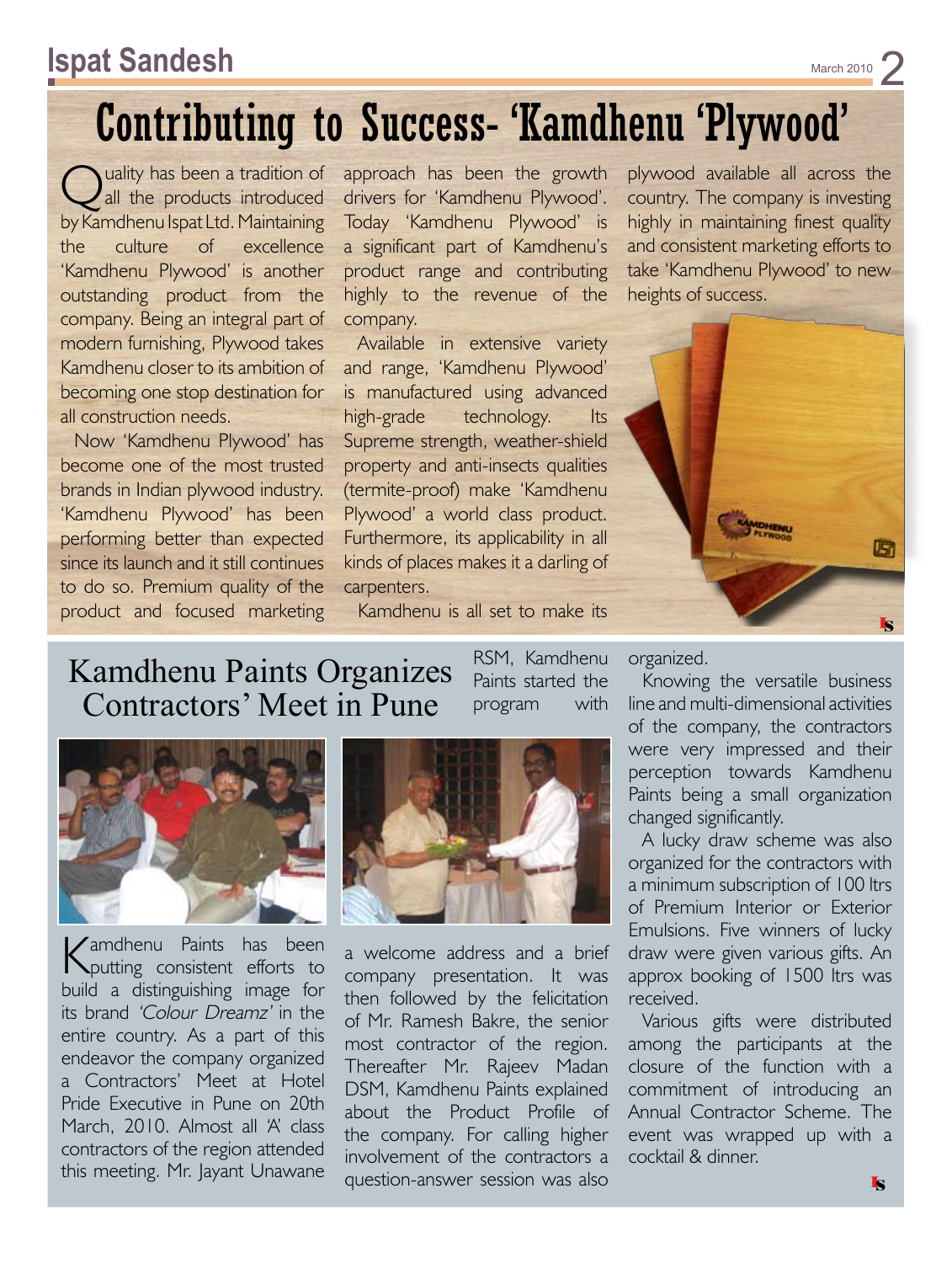#### **Ispat Sandesh** March 2010 3

dentifying the great growth<br>potential of infrastructure sector dentifying the great growth in Uttar Pradesh, Super Cement, the cement division of Kamdhenu Ispat Ltd organized a Dealers' Meet at Hotel Taj, Varanasi on 13th March, 2010. High ranked officials from Kamdhenu Ispat Ltd. including Mr. Sunil Agarwal Director, Mr. S.B. Sharma, Senior GM and

compressive strength, super afterhardening & strength, exceptional chemical tolerance, earthquake & fire resistance, negligible leaching & sintering and cost effectiveness make Super Cement truly superb in performance".

Further, admiring the dealers for their cooperation

Mr. Kanodia said, "Varanasi and its adjoining region are witnessing rapid urbanization. A thoroughly chalked out marketing plan dedicated to this particular region would encourage us to fortify company's network in this region".



Mr. Sunil Singh GM, Mr. (Super Cement) Kamdhenu Sunil Agarwal said, "Currently,





Many top performers were rewarded out of the 150 dealers of Super Cement from across Uttar Pradesh who attended this function. Those who were awarded include Amrit Enterprises (Balia), Vijay Steel (Gorakhpur), Satguru Traders (Gonda), Balaji Traders (Basti), Sushil Iron Store (Kanpur), Shiven Enterprises (Varanasi), Mahalakshmi Fertilizers (Varanasi),

Ispat Ltd. along with Mr. Vishal Kanodia, Mr. Ashok Kanodia and Mr. Saurabh Agarwal, Directors, M/s Alaknanda Cement Pvt. Ltd, the franchisee associate of Kamdhenu Ispat Ltd. in Varanasi made their presence in the event.

Briefing the dealers about products of the company Mr. Sunil Agarwal said, "Available in varieties of OPC, PPC & PSC Kamdhenu offers a range of choices that consumers, both residential and commercial, can opt from. Properties of high

Super Cement possesses a decent availability in the state with the commendable support of our dealers, for which we are really thankful to them. Although, we face a tough competition in the region, but we are

sure to outperform in time ahead in the region with our strong network".

Thanking Kamdhenu for organizing this meet in Varanasi



Shanti Associates (Faizabad), R.M. Traders (Faizabad), Yash Enterprises (Lucknow) and Pintoo Sanjay Associates (Pratapgarh).